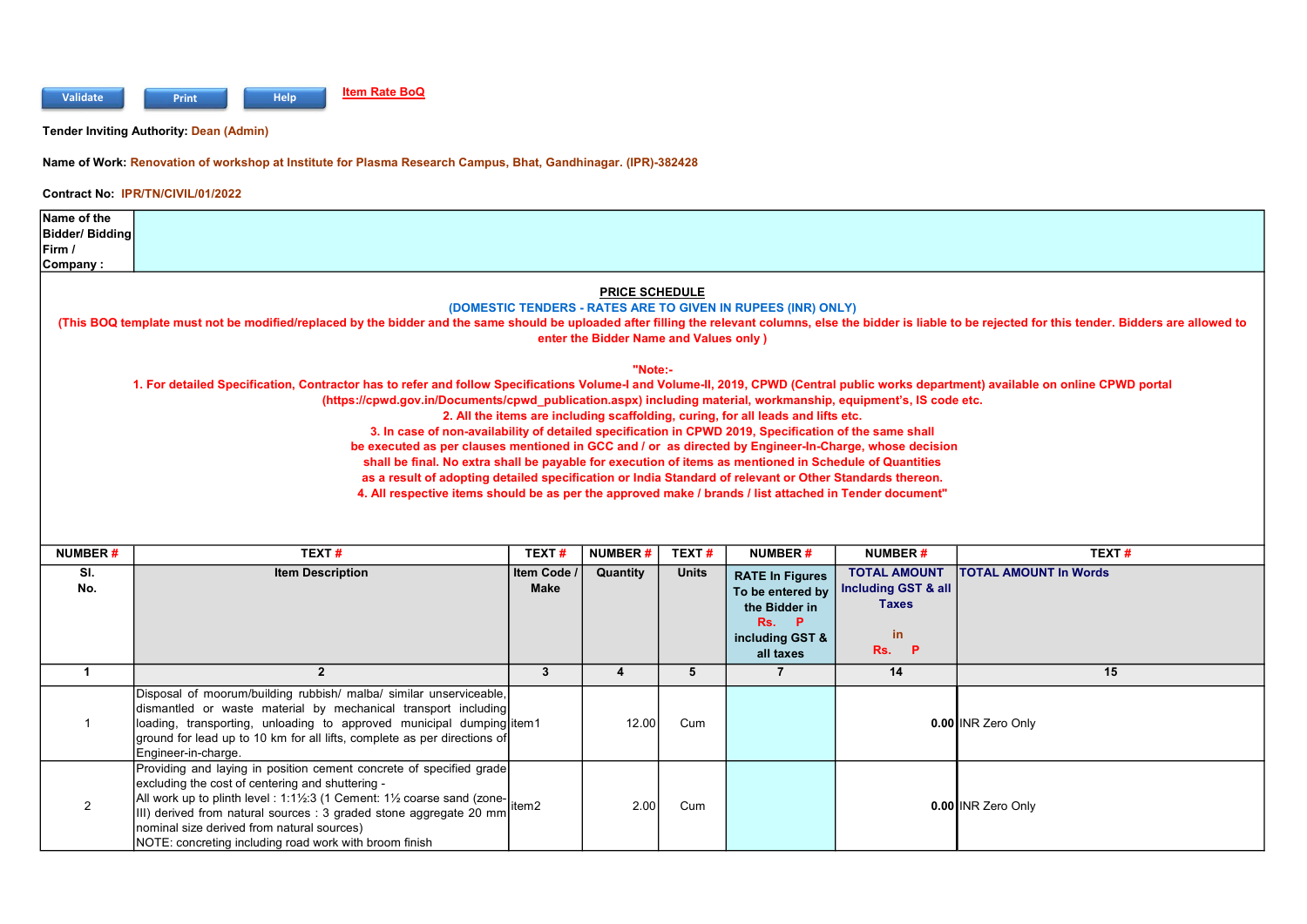| 3              | Centering and shuttering including strutting, propping etc. and<br>removal of form work for Foundations, footings, bases for columns                                                                                                                                                                                                                                                                                                                                                                                                                                                                                               | litem3 | 5.00        | Sqm |  | 0.00 INR Zero Only |
|----------------|------------------------------------------------------------------------------------------------------------------------------------------------------------------------------------------------------------------------------------------------------------------------------------------------------------------------------------------------------------------------------------------------------------------------------------------------------------------------------------------------------------------------------------------------------------------------------------------------------------------------------------|--------|-------------|-----|--|--------------------|
| $\overline{4}$ | Providing and laying rectified Glazed Ceramic tiles dado of size<br>300x300 mm or more (thickness to be specified by the<br>manufacturer), of 1st quality conforming to IS: 15622, of approved<br>make, in all colours, shades, except White, Ivory, Grey, Fume Red<br>Brown, laid on 20 mm thick wall plastering in Cement Mortar 1:4 (1<br>Cement : 4 Coarse sand), jointing with grey cement slurry @ 3.3 kg/<br>sqm including pointing the joints with white cement and matching<br>pigments etc. complete.                                                                                                                    | item4  | 7.00        | Sqm |  | 0.00 INR Zero Only |
| 5              | Cement plaster 1:3 (1 cement: 3 coarse sand) finished with a floating<br>coat of neat cement. - 20 mm cement plaster<br>NOTE: Including scaffolding, curing etc                                                                                                                                                                                                                                                                                                                                                                                                                                                                    | item5  | 20.00       | Sqm |  | 0.00 INR Zero Only |
| 6              | Removing dry or oil bound distemper, water proofing cement paint<br>and the like by scrapping, sand papering and preparing the surface<br>smooth including necessary repairs to scratches etc. complete.<br>Note:- Removing of emulsion paint, white wash, oil paint or enamel<br>paint for Internal wall, exterior paint on external wall (including<br>washing), wood work, steel work etc. by sand paper, wire brush, roll item6<br>paper etc. to receive fresh coat of paint is also covered under item.<br>Rates includes scaffolding. Measurements will be done as per<br>relevant IS Code. Complete all as directed by EIC. |        | 2200.00 Sqm |     |  | 0.00 INR Zero Only |
| $\overline{7}$ | Providing and applying white cement based putty two or more coat to<br>achieve required finish on wall, of approved brand and manufacturer,<br>over the plastered wall surface to prepare the surface even and<br>smooth complete.<br>Note:-for internal walls only, Rates includes scaffolding and sand<br>papering of wall after putty. The thickness of putty should be 0.50<br>mm or more. Measurements will be done as per relevant IS Code                                                                                                                                                                                   | item7  | 575.00 Sqm  |     |  | 0.00 INR Zero Only |
| 8              | Applying one coat of water thinnable cement primer of approved<br>brand and manufacture on wall surface: Water thinnable cement<br>Iprimer<br>Note:- For Internal wall only, rates includes scaffolding.<br>Measurements will be done as per relevant IS Code. Complete all as<br>directed by EIC                                                                                                                                                                                                                                                                                                                                  | litem8 | 575.00 Sqm  |     |  | 0.00 INR Zero Only |
| 9              | Wall painting with premium acrylic emulsion paint of interior grade,<br>having VOC (Volatile Organic Compound) content less than 50<br>grams/ litre of approved brand and manufacture, including applying<br>additional coats wherever required to achieve even shade and<br>colour.<br>TWO coat<br>Note:- Rates includes scaffolding, crack opening and filling with<br>approved filler material. Measurements will be done as per relevant<br>IS Code. Complete all as directed by EIC                                                                                                                                           | item9  | 575.00 Sqm  |     |  | 0.00 INR Zero Only |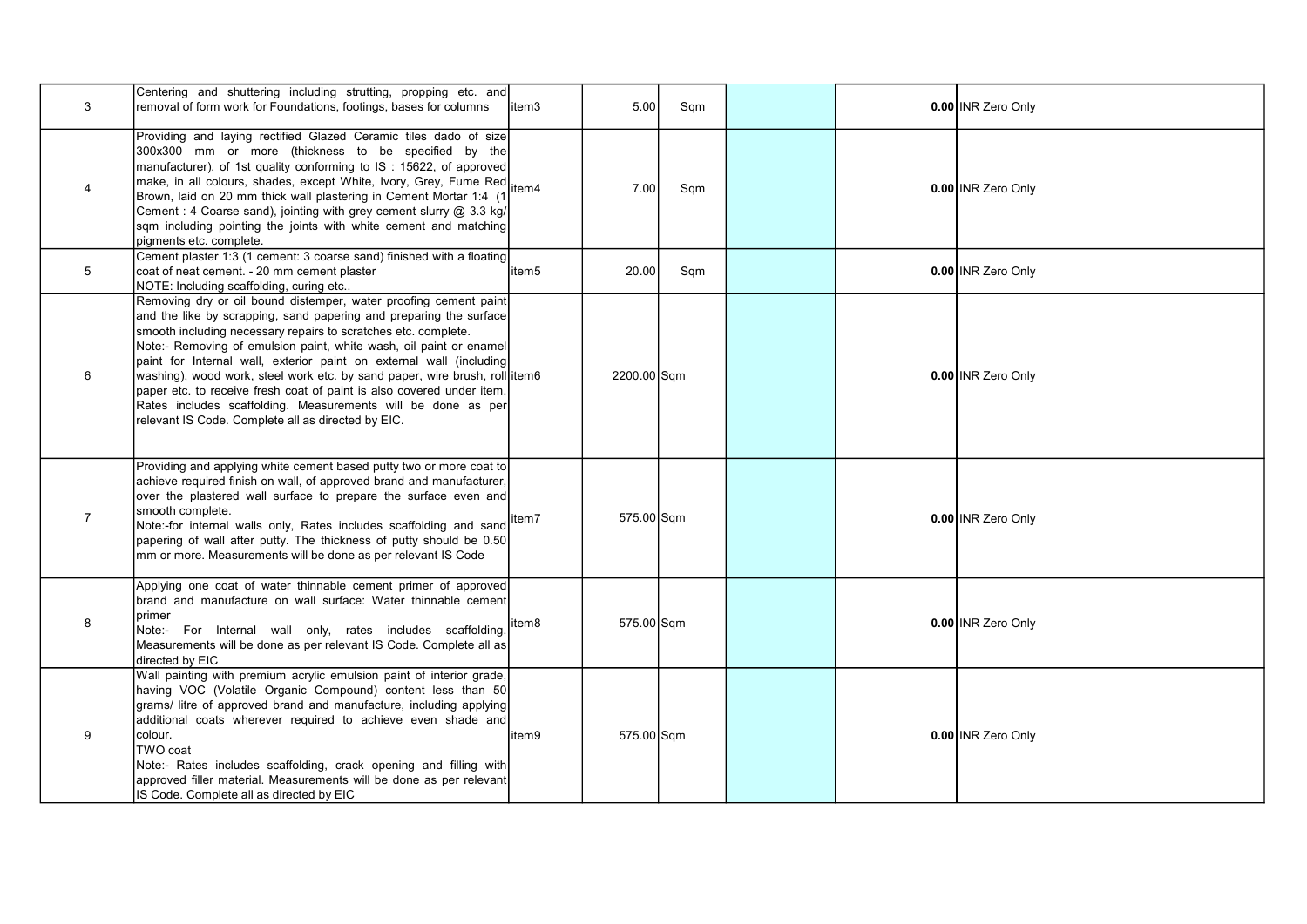| 10 <sup>°</sup> | Finishing walls with textured exterior paint of required shade: Old /<br>New work (Two or more coats applied @ 3.28 ltr/10 sqm) over and<br>including priming coat of exterior primer applied @ 2.20kg/10 sqm<br>Water thinnable cement primer<br>Note:-Rates includes scaffolding, crack opening and filling with<br>approved filler material. Measurements will be done as per relevant<br>IS Code. The paint coefficient will be 1.00 irrespective of applying on<br>plain / sand face plaster surface. No extra measurement will be paid<br>for painting on rough or sand face plaster surface. Complete all as<br>directed by EIC                                                                                                                                                                                                                                                                                                                                                                                                                                                                                                                                                                                                                                                                                                                                                                                                                                                                                                                                                                                                                                                                                                                                                                                                                                                                                                                                                             | item10             | 925.00 Sqm |  | 0.00 INR Zero Only |
|-----------------|----------------------------------------------------------------------------------------------------------------------------------------------------------------------------------------------------------------------------------------------------------------------------------------------------------------------------------------------------------------------------------------------------------------------------------------------------------------------------------------------------------------------------------------------------------------------------------------------------------------------------------------------------------------------------------------------------------------------------------------------------------------------------------------------------------------------------------------------------------------------------------------------------------------------------------------------------------------------------------------------------------------------------------------------------------------------------------------------------------------------------------------------------------------------------------------------------------------------------------------------------------------------------------------------------------------------------------------------------------------------------------------------------------------------------------------------------------------------------------------------------------------------------------------------------------------------------------------------------------------------------------------------------------------------------------------------------------------------------------------------------------------------------------------------------------------------------------------------------------------------------------------------------------------------------------------------------------------------------------------------------|--------------------|------------|--|--------------------|
| 11              | Painting with synthetic enamel paint of approved brand and<br>manufacture of required colour to give an even shade:<br>Two or more coats on new /old work over an under coat of suitable<br>shade with ordinary paint / wood primer (on wood surface) / zinc<br>based primer (on metal surface) of approved brand and manufacture<br>Note:-Paint will be applied on steel and wood work, Rates includes<br>scaffolding, oil based putty on wood work. The surface area of MS<br>members (roof truss, purlin, girders etc) will be measured and paid.<br>However measurements of doors and windows will be taken as per<br>relevant IS code. Complete all as directed by EIC                                                                                                                                                                                                                                                                                                                                                                                                                                                                                                                                                                                                                                                                                                                                                                                                                                                                                                                                                                                                                                                                                                                                                                                                                                                                                                                        | item11             | 700.00 Sqm |  | 0.00 INR Zero Only |
| 12              | Providing and laying polyurethane screed, PU flooring by mixing all<br>required components and colour pigment in mixing vessel, using<br>heavy duty slow speed drilling machine fixed with mixing paddle, etc.<br>and complete as per manufacturer's specification. The mixed material<br>shall be applied first as 1 mm scratch coat, leaving to dry, and pour 5<br>mm to the dried scratch coat surface using a steel notch trowel or<br>depth set pin rake. The surface shall be gently rolled with a spiked<br>roller to release entrapped air in mixing process and also to blend out<br>any trowel marks. Allow to cure for the necessary period as per<br>manufacturer's instructions.<br>The flooring sytem and finish has to confirm to; Bond strength (ASTM D<br>4541): > 1.5 N/Sqmm; Compressive strength (BS 6319 Part 2): >40 N/Sqmm;<br>Flexural strength (BS 6319 Part 3): >15 N/Sqmm; Tensile strength (BS 6319<br>Part 7): >6 N/Sqmm; Light traffic: after 24 Hrs; Full traffic : after 48 Hrs; Full<br>cure: by 7 days; Service Temperature: -25 Deg C to 60 Deg C; Abrasion<br>resistance, hardness & Slip resistance shall confirm to releavant IS. Total<br>Builtup thickness 6 mm. The work to be carried out through authorized<br>applicator of respective manufacturer's only.<br>NOTE: Surface Preparation:- The floor concrete should be mechanically<br>prepared with scarification or captive shot blasting process. The dust and<br>debris to be removed by Industrial Vacuum Cleaner. Anchor Grooves to be<br>cut of size 1.5 to 2 times , the thickness of the floor topping , minimum 4 mm X<br>4 mm, along the perimeter of floor topping, around columns, open drains,<br>along construction joints, cable trenches, etc. The grooves shall be in size 1.5<br>M x 1.5 M or as specified by manufacturer's specifications. Open up all the<br>cracks in to anchor grooves. Fill all the anchor grooves with Polyurethane or<br>Epoxy low viscous grout material. | item <sub>12</sub> | 260.00 Sqm |  | 0.00 INR Zero Only |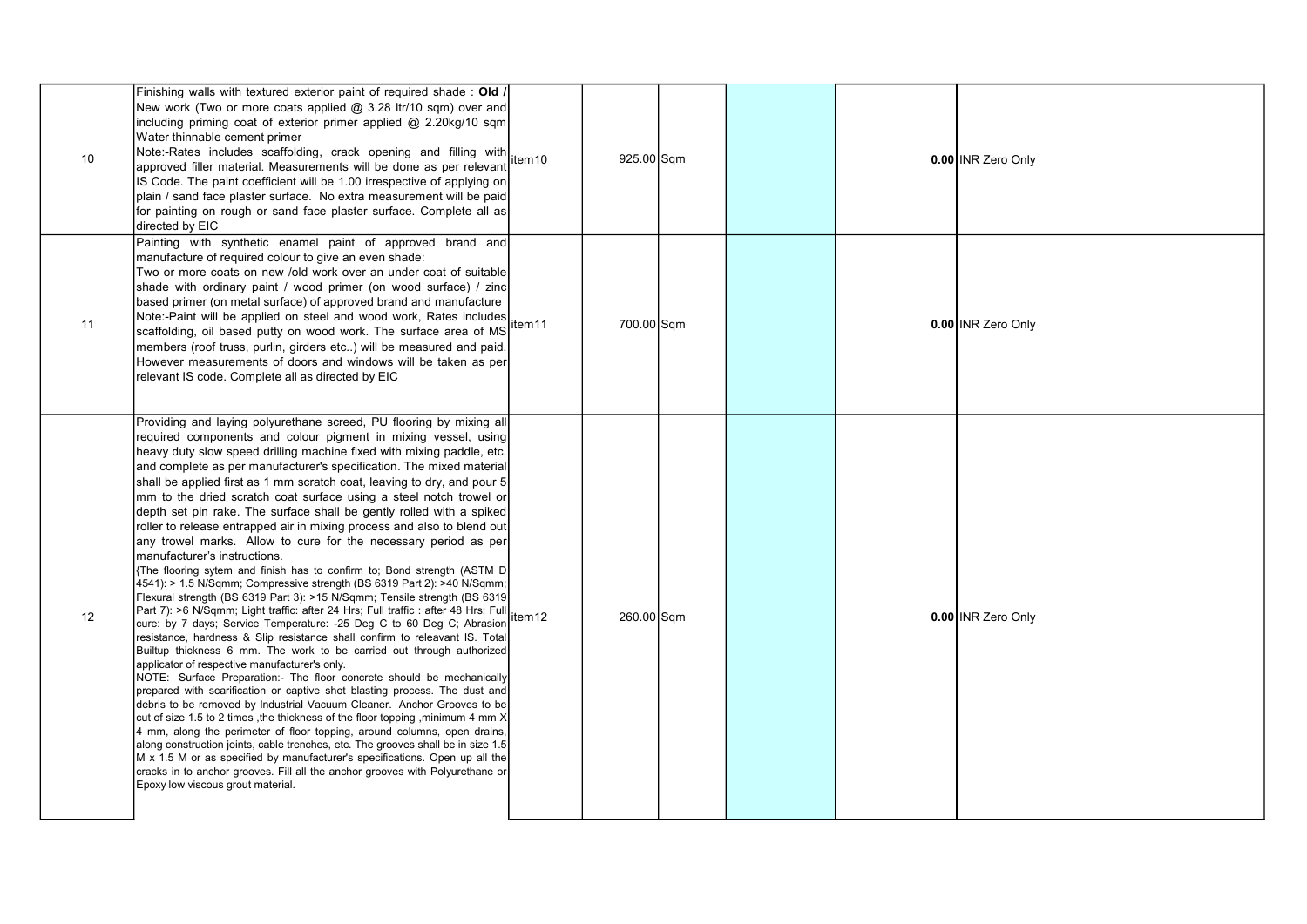| 13 | Demolishing R.C.C. work manually/ by mechanical means including<br>stacking of steel bars and disposal of unserviceable material within tem13<br>50 metres lead as per direction of Engineer - in- charge.                                                                                                                                       |              |             | $1.00$ Cum  |  | 0.00 INR Zero Only |
|----|--------------------------------------------------------------------------------------------------------------------------------------------------------------------------------------------------------------------------------------------------------------------------------------------------------------------------------------------------|--------------|-------------|-------------|--|--------------------|
| 14 | Dismantling tile work in floors and roofs laid in cement mortar<br>including stacking material within 50<br>metres<br>For thickness of tiles 10 mm to 25 mm                                                                                                                                                                                      | lead. item14 |             | $5.00$ Sqm  |  | 0.00 INR Zero Only |
| 15 | Dismantling manually/ by mechanical means including stacking of<br>serviceable material and disposal of unserviceable material within 50 tem 15<br>metres lead as per direction of Engineer-in-charge :<br>Water bound macadam road                                                                                                              |              | $10.00$ Sqm |             |  | 0.00 INR Zero Only |
| 16 | Dismantling manually/ by mechanical means including stacking of<br>Serviceable material and disposal of unserviceable material within 50 tem 16<br>Imetres lead as per direction of Engineer-in-charge :<br>bituminous road                                                                                                                      |              | $10.00$ Sqm |             |  | 0.00 INR Zero Only |
| 17 | Dismantling of road gully chamber of various sizes including C.I.<br>producing or road gaily change of useful materials near the site<br>grating with frame including stacking of useful materials near the site<br>and disposal of unserviceable materials within 50 metres lead<br>including refilling the excavated gap.                      |              |             | 1.00 Each   |  | 0.00 INR Zero Only |
| 18 | Dismantling of Nahni Trap of various sizes including C.I. grating<br>cover with frame including stacking of useful materials near the site term it and disposal of unserviceable materials within 50 metres lead term 18<br>including refilling the excavated gap.                                                                               |              |             | 1.00 Each   |  | 0.00 INR Zero Only |
| 19 | Dismantling of old cast iron pipe (Approx length-2 m), PVC pipe<br>(Approx length- 3 m), GI pipes (Approx length- 5 m), removing of<br>wash basin, mirror and removing of the same, including stacking of item19<br>useful materials near the site and disposal of unserviceable materials<br>within 50 metres lead.                             |              | $1.00$ Job  |             |  | 0.00 INR Zero Only |
| 20 | Dismantling old plaster or skirting raking out joints and cleaning the<br>surface for plaster including disposal of rubbish to the dumping item20<br>ground within 50 metres lead.                                                                                                                                                               |              | 20.00 Sqm   |             |  | 0.00 INR Zero Only |
| 21 | Providing and fixing wash basin with C.I. brackets, 15 mm C.P. brass<br>pillar taps, 32 mm C.P. brass waste of standard pattern, including<br>philon tape, of things and brackets, cutting and making good the walls item21<br>wherever require:<br>White Vitreous China Wash basin size 630x450 mm with a single 15<br>mm C.P. brass pillar tap |              |             | $2.00$ Each |  | 0.00 INR Zero Only |
| 22 | Providing and fixing CP Brass 32mm size Bottle Trap of approved<br>quality & make and as per the direction of Engineer-in-charge.                                                                                                                                                                                                                | item22       |             | 2.00 Each   |  | 0.00 INR Zero Only |
| 23 | Providing and fixing trap of self cleansing design with screwed down<br>or hinged grating with or without vent arm complete, including cost of<br>cutting and making good the walls and floors :<br>100 mm inlet and 100 mm outlet<br>Sand cast iron S&S as per IS: 3989                                                                         | item23       |             | 2.00 Each   |  | 0.00 INR Zero Only |
| 24 | Providing and fixing G.I. "B" class Pipes complete with G.I. fittings<br>and clamps, i/c making good the walls etc. concealed pipe, including<br>painting with anti corrosive bitumastic paint, cutting chases and item24<br>making good the wall:<br>15 mm dia nominal bore                                                                     |              | 10.00 Rmt   |             |  | 0.00 INR Zero Only |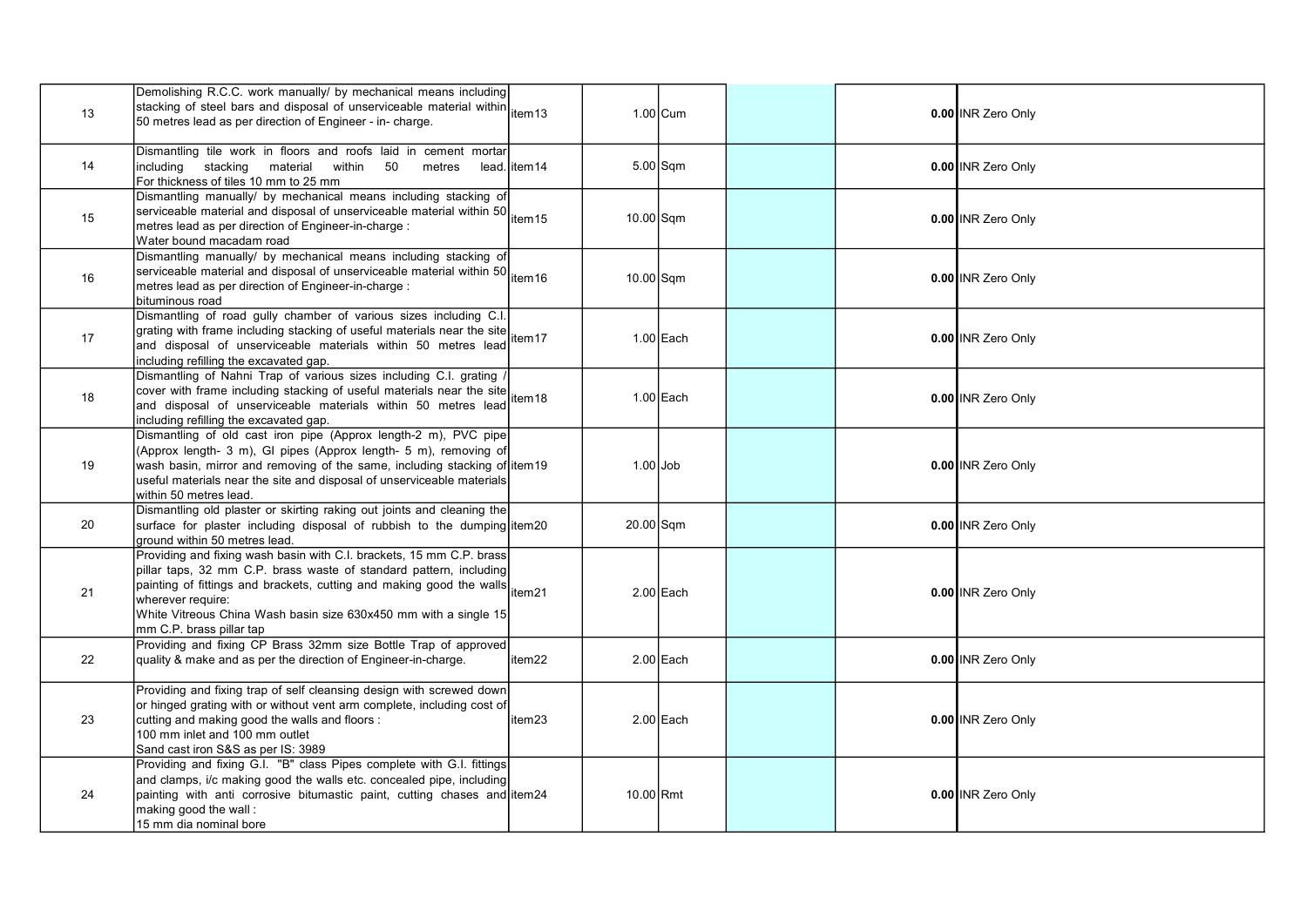| 25 | Providing and fixing G.I. "B" class Pipes complete with G.I. fittings<br>and clamps, i/c making good the walls etc. concealed pipe, including<br>painting with anti-corrosive bitumastic paint, cutting chases and item25<br>$ $ making good the wall : for 40 mm dia nominal bore G.I. "B" class<br>NOTE: - washbasin drain line up to Nahni trap                                                                                                                                                                                                                                                                             |         |           | $3.00$ Rmt   |  | 0.00 INR Zero Only |
|----|--------------------------------------------------------------------------------------------------------------------------------------------------------------------------------------------------------------------------------------------------------------------------------------------------------------------------------------------------------------------------------------------------------------------------------------------------------------------------------------------------------------------------------------------------------------------------------------------------------------------------------|---------|-----------|--------------|--|--------------------|
| 26 | Providing and fixing G.I. "B" class pipes complete with G.I. fittings<br>including trenching and refilling etc.<br><b>External work</b><br>50 mm dia nominal boare                                                                                                                                                                                                                                                                                                                                                                                                                                                             | item26  | 75.00 Rmt |              |  | 0.00 INR Zero Only |
| 27 | Painting (two or more coats) on GI pipe with fittigs, rain water, soil,<br>$ $ waste and vent pipes and fittings with black anticorrosive bitumastic $ $<br>paint of approved brand and manufacture over and including a<br>priming coat of ready mixed zinc chromate yellow primer on new<br>work: 15 to 50 mm dia nominal bore                                                                                                                                                                                                                                                                                               |         | 88.00 Rmt |              |  | 0.00 INR Zero Only |
| 28 | Providing and fixing C.P. brass angle valve for basin mixer and<br>geyser points of approved quality conforming to IS:8931<br>15mm nominal bore                                                                                                                                                                                                                                                                                                                                                                                                                                                                                | item28  |           | $4.00$ Each  |  | 0.00 INR Zero Only |
| 29 | Providing and fixing C.P. Brass extension nipple (size 15mmx50mm)<br>of approved make and quality as per direction of Engineer-in-charge.                                                                                                                                                                                                                                                                                                                                                                                                                                                                                      | litem29 |           | $4.00$ Each  |  | 0.00 INR Zero Only |
| 30 | Providing and fixing unplasticised P.V.C. connection pipe with PTMT<br>Nuts, collar and bush of approved quality and colour.<br>15 mm nominal bore with 45 cm length                                                                                                                                                                                                                                                                                                                                                                                                                                                           | item30  |           | $3.00$ Each  |  | 0.00 INR Zero Only |
| 31 | Supply, Laying and Fixing in position under floor, against wall in<br>chases PVC SWR Drainage pipes and specials, rubber rings<br>conforming to Type "B" of IS:13592 of approved make as per<br>manufacturer's specification including cutting the pipes to required<br>lengths, necessary excavation, converter if requires for connection to<br>floor traps, chasing and restoring to original conditions, testing etc. item31<br>complete. (Specials at junction of lateral pipe and and vertical stack<br>must have access door for inspection)<br>Complete all as directed by EIC.<br>75 mm dia (Min.wall thickness3.2mm) |         |           | 3.00 Metre   |  | 0.00 INR Zero Only |
| 32 | Supply, Laying and Fixing in position under floor, against wall in<br>chases PVC SWR Drainage pipes and specials, rubber rings<br>conforming to Type "B" of IS:13592 of approved make as per<br>manufacturer's specification including cutting the pipes to required<br>lengths, necessary excavation, converter if requires for connection to<br>floor traps, chasing and restoring to original conditions, testing etc.<br>complete. (Specials at junction of lateral pipe and and vertical stack<br>must have access door for inspection)<br>Complete all as directed by EIC.<br>110 mm dia (Min.wall thickness3.2mm)       | item32  |           | $2.00$ Metre |  | 0.00 INR Zero Only |
| 33 | Providing and fixing gun metal gate valve with C.I. wheel of approved<br>quality (screwed end):<br>l25 mm nominal bore                                                                                                                                                                                                                                                                                                                                                                                                                                                                                                         | item33  |           | 1.00 Each    |  | 0.00 INR Zero Only |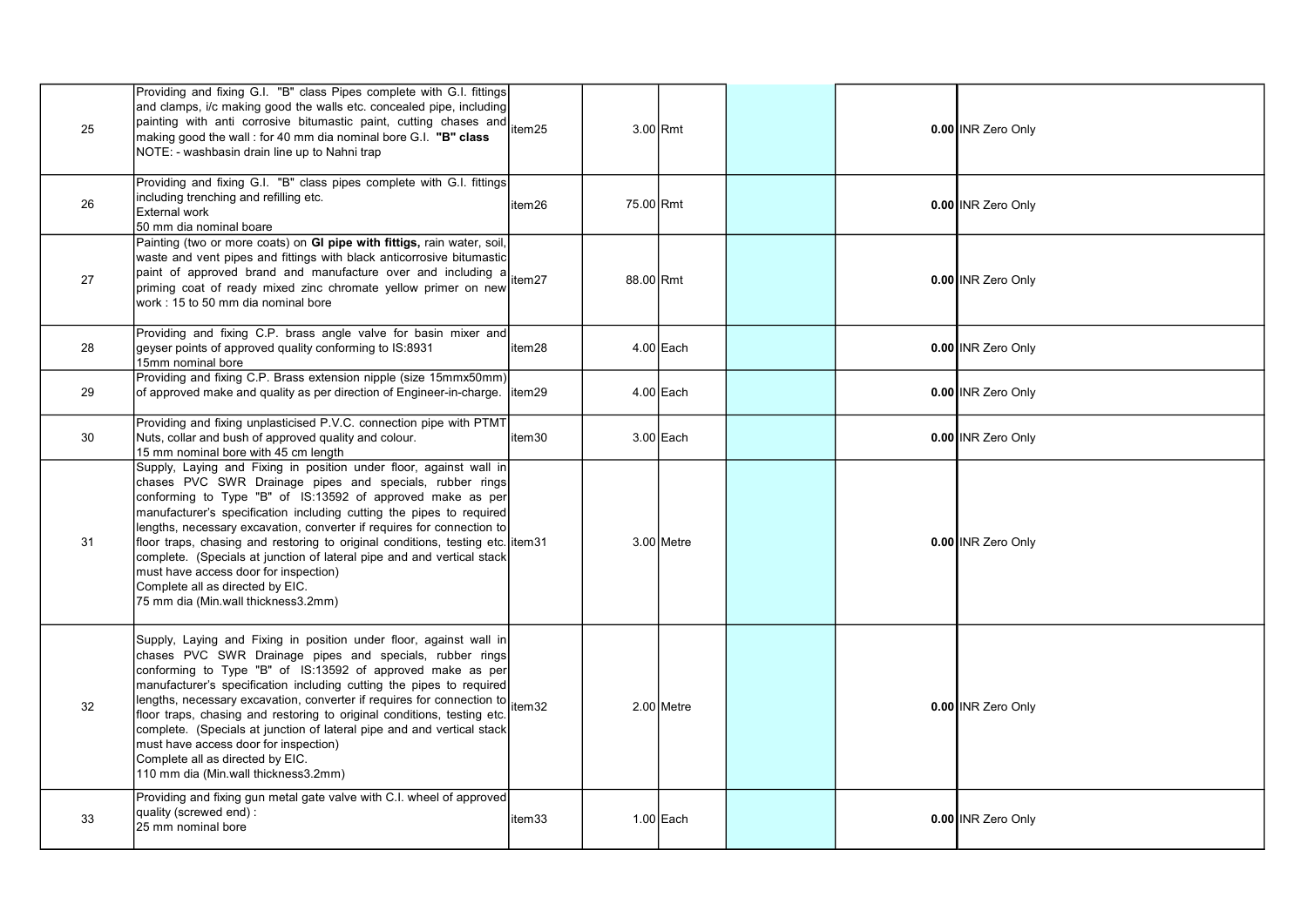| 34 | Providing and fixing gun metal gate valve with C.I. wheel of approved<br>quality (screwed end) :<br>l50 mm nominal bore                                                                                                                                                                                                                                                                                                                                                                                                                                                                                                                                                                                                                                                                                                                                                                                                                                                                                                                                                                                                                                                                                                                                                 | item34  | $1.00$ Each |  | 0.00 INR Zero Only |
|----|-------------------------------------------------------------------------------------------------------------------------------------------------------------------------------------------------------------------------------------------------------------------------------------------------------------------------------------------------------------------------------------------------------------------------------------------------------------------------------------------------------------------------------------------------------------------------------------------------------------------------------------------------------------------------------------------------------------------------------------------------------------------------------------------------------------------------------------------------------------------------------------------------------------------------------------------------------------------------------------------------------------------------------------------------------------------------------------------------------------------------------------------------------------------------------------------------------------------------------------------------------------------------|---------|-------------|--|--------------------|
| 35 | Providing and fixing C.P. brass bib cock of approved quality<br>conforming to IS:8931 :<br>15 mm nominal bore                                                                                                                                                                                                                                                                                                                                                                                                                                                                                                                                                                                                                                                                                                                                                                                                                                                                                                                                                                                                                                                                                                                                                           | item35  | $1.00$ Each |  | 0.00 INR Zero Only |
| 36 | Constructing brick masonry manhole in cement mortar 1:4 (1 cement<br>4 coarse sand ) with R.C.C. top slab with 1:1.5:3 mix (1 cement : 1.5<br>coarse sand (zone-III) : 3 graded stone aggregate 20 mm nominal<br>size), foundation concrete 1:4:8 mix (1 cement : 4 coarse sand (zone-<br>III) : 8 graded stone aggregate 40 mm nominal size), inside plastering<br>12 mm thick with cement mortar 1:3 (1 cement : 3 coarse sand)<br>finished with floating coat of neat cement and making channels in<br>cement concrete 1:2:4 (1 cement : 2 coarse sand : 4 graded stone<br>aggregate 20 mm nominal size) finished with a floating coat of neat<br>cement complete as per standard design :<br>Inside size 120x90 cm and 90 cm deep including C.I. cover with<br>frame (medium duty) 500 mm internal diameter, total weight of cover<br>and frame to be not less than 116 kg (weight of cover 58 kg and<br>weight of frame 58 kg):<br>With common burnt clay F.P.S. (non modular) bricks of class<br>designation 3.5<br>NOTE: 200 mm thcick PCC, 230 mm brick masoanry wallin CM 1:4,<br>cement concrete slab 150 mm thick, 12 mm Plastering in CM 1:3 with<br>neat cement, 10 dia TMT bars @ 100 mm c/c, form work shuttering,<br>bitunen painting to cover & frame. | litem36 | $3.00$ Each |  | 0.00 INR Zero Only |
| 37 | Providing and fixing square-mouth S.W. gully trap class SP-1<br>complete with C.I. grating brick masonry chamber with water tight C.I.<br>cover with frame of 300 x300 mm size (inside) the weight of cover to<br>be not less than 4.50 kg and frame to be not less than 2.70 kg as per tem 37<br>standard design:<br>100x100 mm size P type<br>With common burnt clay F.P.S. (non modular) bricks of class<br>designation 3.5                                                                                                                                                                                                                                                                                                                                                                                                                                                                                                                                                                                                                                                                                                                                                                                                                                          |         | 1.00 Each   |  | 0.00 INR Zero Only |
| 38 | Making connection of drain or sewer line with existing manhole<br>including breaking into and making good the walls, floors with cement<br>concrete 1:2:4 mix (1 cement : 2 coarse sand : 4 graded stone<br>aggregate 20 mm nominal size) cement plastered on both sides with tem38<br>cement mortar 1:3 (1 cement : 3 coarse sand), finished with a floating<br>coat of neat cement and making necessary channels for the drain<br>etc. complete :<br>For pipes 100 to 250 mm diameter                                                                                                                                                                                                                                                                                                                                                                                                                                                                                                                                                                                                                                                                                                                                                                                 |         | 1.00 Each   |  | 0.00 INR Zero Only |
| 39 | Providing, laying and jointing glazed stoneware pipes class SP-1 with<br>stiff mixture of cement mortar in the proportion of 1:1 (1 cement : 1<br>fine sand) including testing of joints etc. complete :<br>150 mm diameter                                                                                                                                                                                                                                                                                                                                                                                                                                                                                                                                                                                                                                                                                                                                                                                                                                                                                                                                                                                                                                             | item39  | 50.00 Metre |  | 0.00 INR Zero Only |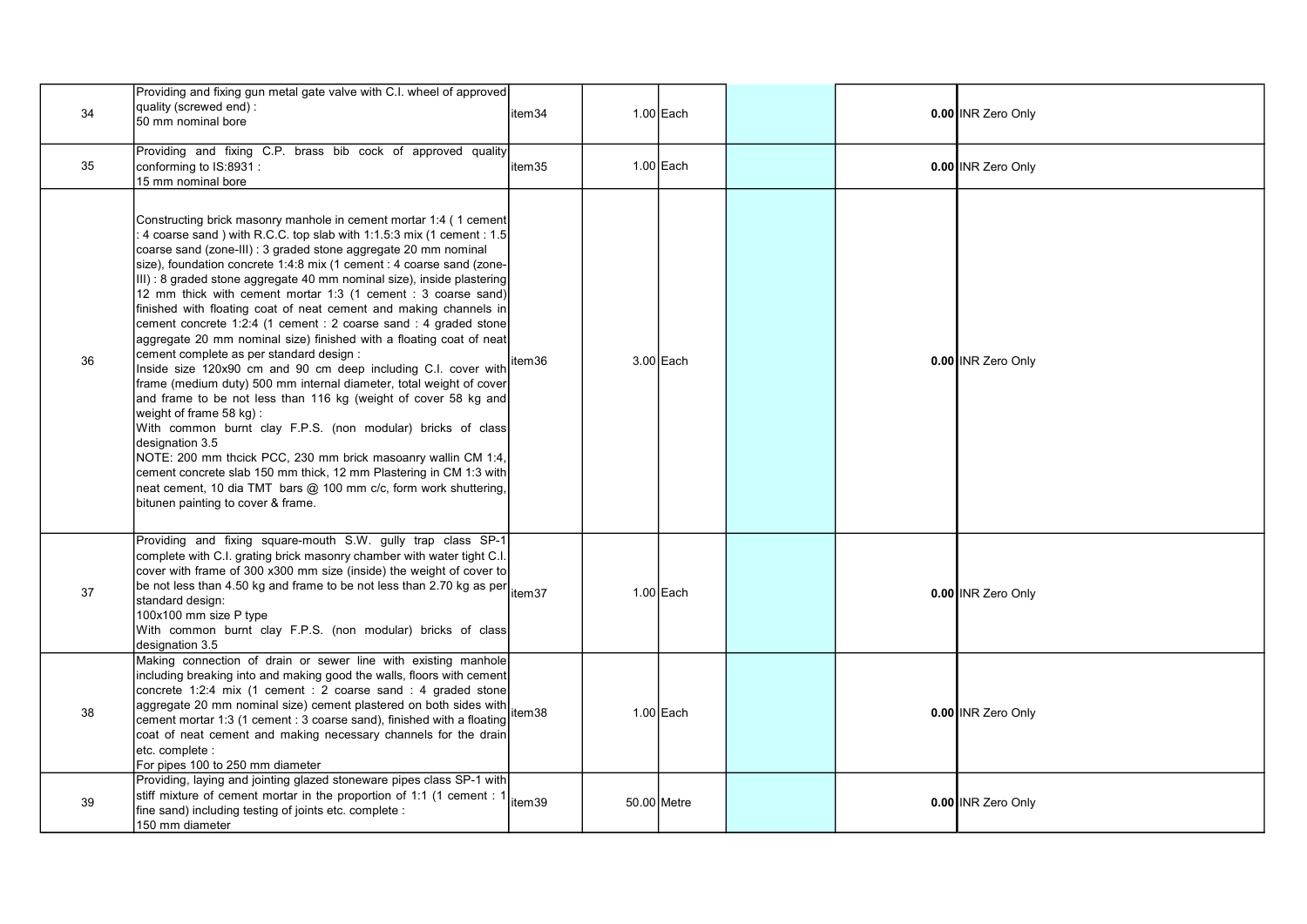| 40 | Providing and laying cement concrete 1:5:10 (1 cement : 5 coarse)<br>sand: 10 graded stone aggregate 40 mm nominal size) all-round<br>S.W. pipes including bed concrete as per standard design :<br>150 mm diameter S.W. pipe                                                                                                                                                                                                                                                                                                                                                                                                                                                                                                                                                                                                                                                                                                                                                                                                                                                                                                                                                                                                                                                                                                                       | item40 |          | 50.00 Metre |  | 0.00 INR Zero Only |
|----|-----------------------------------------------------------------------------------------------------------------------------------------------------------------------------------------------------------------------------------------------------------------------------------------------------------------------------------------------------------------------------------------------------------------------------------------------------------------------------------------------------------------------------------------------------------------------------------------------------------------------------------------------------------------------------------------------------------------------------------------------------------------------------------------------------------------------------------------------------------------------------------------------------------------------------------------------------------------------------------------------------------------------------------------------------------------------------------------------------------------------------------------------------------------------------------------------------------------------------------------------------------------------------------------------------------------------------------------------------|--------|----------|-------------|--|--------------------|
| 41 | Providing and fixing aluminium work for doors, windows, ventilators<br>and partitions with extruded built up standard tubular sections/<br>appropriate Z sections and other sections of approved make<br>conforming to<br>IS: 733 and IS: 1285, fixing with dash fasteners of required dia and<br>size, including necessary filling up the gaps at junctions, i.e. at top,<br>bottom and sides with required EPDM rubber/ neoprene gasket etc.<br>Aluminium sections shall be smooth, rust free, straight, mitred and<br>jointed mechanically wherever required including cleat angle,<br>Aluminium snap beading for glazing / paneling, C.P. brass / stainless item41<br>steel screws, all complete as per architectural drawings and the<br>directions of Engineer-in-charge. (Glazing, paneling and dash<br>fasteners to be paid for separately) :<br>For fixed portion<br>Anodised aluminium (anodised transparent or dyed to required shade<br>according to IS: 1868, Minimum anodic coating of grade AC 15)                                                                                                                                                                                                                                                                                                                                   |        | 70.00 Kg |             |  | 0.00 INR Zero Only |
| 42 | Providing and fixing aluminium work for doors, windows, ventilators<br>and partitions with extruded built up standard tubular sections/<br>appropriate Z sections and other sections of approved make<br>conforming to IS: 733 and IS: 1285, fixing with dash fasteners of<br>required dia and size, including necessary filling up the gaps at<br>junctions, i.e. at top, bottom and sides with required EPDM rubber/<br>neoprene gasket etc. Aluminium sections shall be smooth, rust free,<br>straight, mitred and jointed mechanically wherever required including<br>cleat angle, Aluminium snap beading for glazing / paneling, C.P.<br>brass / stainless steel screws, all complete as per architectural<br>drawings and the directions of Engineer-in-charge. (Glazing, paneling<br>and dash fasteners to be paid for separately):<br>For shutters of doors, windows & ventilators including providing and<br>fixing hinges/ pivots and making provision for fixing of fittings<br>wherever required including the cost of EPDM rubber / neoprene<br>gasket required (Fittings shall be paid for separately)<br>Anodised aluminium (anodised transparent or dyed to required shade<br>according to IS: 1868, Minimum<br>anodic coating of grade AC 15)<br>Note: Door shutters to be fixed on floor spring, which will be paid<br>separately | item42 | 45.00 Kg |             |  | 0.00 INR Zero Only |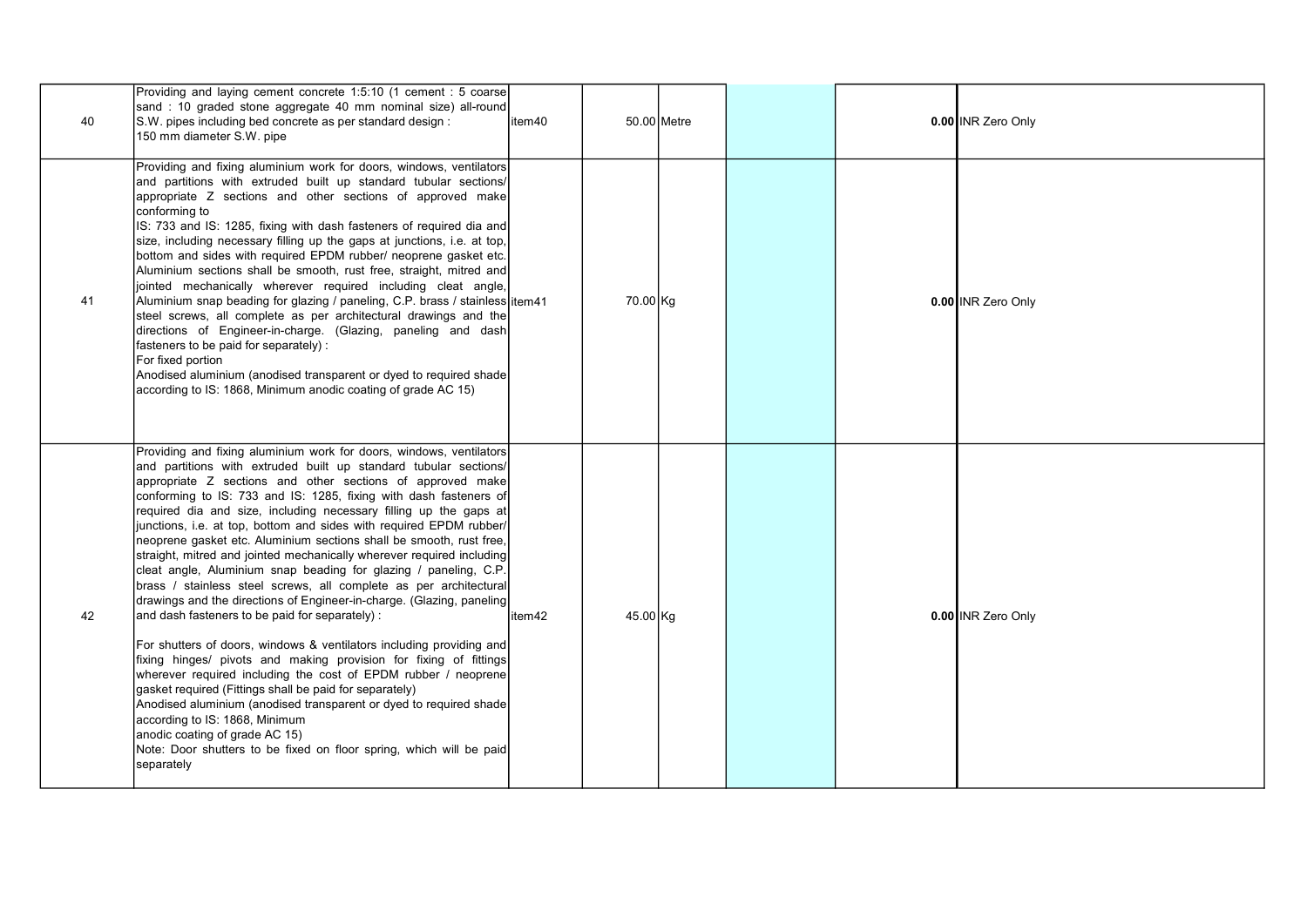| 43 | Providing and fixing glazing in aluminium door, window, ventilator<br>shutters and partitions etc. with EPDM rubber / neoprene gasket etc.<br>complete as per the architectural drawings and the directions of<br>engineer-in-charge. (Cost of aluminium snap beading shall be paid in item43<br>basic item):<br>With float glass panes of 5 mm thickness (weight not less than 12.50<br>kg/sqm)                                                                                                                                                                                                                                                                                                                                                                                                                            |        |              | $9.00$ Sqm  |  | 0.00 INR Zero Only |
|----|-----------------------------------------------------------------------------------------------------------------------------------------------------------------------------------------------------------------------------------------------------------------------------------------------------------------------------------------------------------------------------------------------------------------------------------------------------------------------------------------------------------------------------------------------------------------------------------------------------------------------------------------------------------------------------------------------------------------------------------------------------------------------------------------------------------------------------|--------|--------------|-------------|--|--------------------|
| 44 | Dismantling doors, windows and clerestory windows (steel or wood)<br>shutter including chowkhats,<br>architrave, holdfasts etc. complete and stacking within 50 metres item44<br>lead:<br>Of area beyond 3 sq. metres                                                                                                                                                                                                                                                                                                                                                                                                                                                                                                                                                                                                       |        |              | $2.00$ Each |  | 0.00 INR Zero Only |
| 45 | Filling the gap in between aluminium/ stone/ wood frame and<br>adjacent RCC/Brick/ Stone/ wood/ Ceramic/Gypsum work by<br>providing weather/structural non sag elastomeric PU sealant over<br>backer rod of approved quality as per architectural drawings and<br>direction of Engineer-in-charge complete, complying<br>to ASTM C920, DIN 18540-F & ISO 11600<br>Upto 5 mm depth and 5 mm width<br>NOTE: Application of sealant should be done using gun and as per<br>manufacturer's specifications, Rate also includes scaffolding (if<br>required), cleaning of the surface to receive sealant etc. Complete all<br>as per EIC.                                                                                                                                                                                         | item45 | 360.00 Metre |             |  | 0.00 INR Zero Only |
| 46 | Providing & Applying polymer modified, flexible cementatious<br>negative side waterproofing coating with elastic waterproofing<br>polymers on interior wall plaster surface in three coats $@14.35$ kg /10<br>sqm. one coat of self priming of cementatious waterproofing<br>polymer(dilution with water in the ratio of 1:1) and two coats of<br>cementatious waterproofing polymer (dilution with water in the ratio of tementatious waterproofing polymer (dilution with water in the ratio of tement<br>3:1) after scrapping and properly cleaning the surface to remove pre-<br>existing paint film & loose particles till plaster is visible, complete in all<br>respect as per the direction of Engineer-in-Charge.<br>Note:-Rates includes scaffolding, crack opening and filling with<br>approved filler material. |        | 150.00 Sqm   |             |  | 0.00 INR Zero Only |
| 47 | Providing, mixing and applying SBR polymer (of approved make)<br>modified Cement mortar in proportion of 1:4 (1 cement: 4 graded<br>coarse sand with polymer minimum 2% by wt. of cement used) as<br>per<br>specifications and directions of Engineer-in-charge.<br>Note: Measurement and payment: The pre-measurement of<br>thickness shall be done just after the surface preparation is item47<br>completed and Payment under this item shall be made only after<br>proper wet curing has been done and surface has been satisfactorily<br>evaluated by sounding / tapping with a blunt metal instrument and/or<br>the 75mm size cube crushing strength at the end of 28 days to be not<br>less than 30 N/Sqmm2).<br>12 mm average thickness.                                                                            |        | $10.00$ Sqm  |             |  | 0.00 INR Zero Only |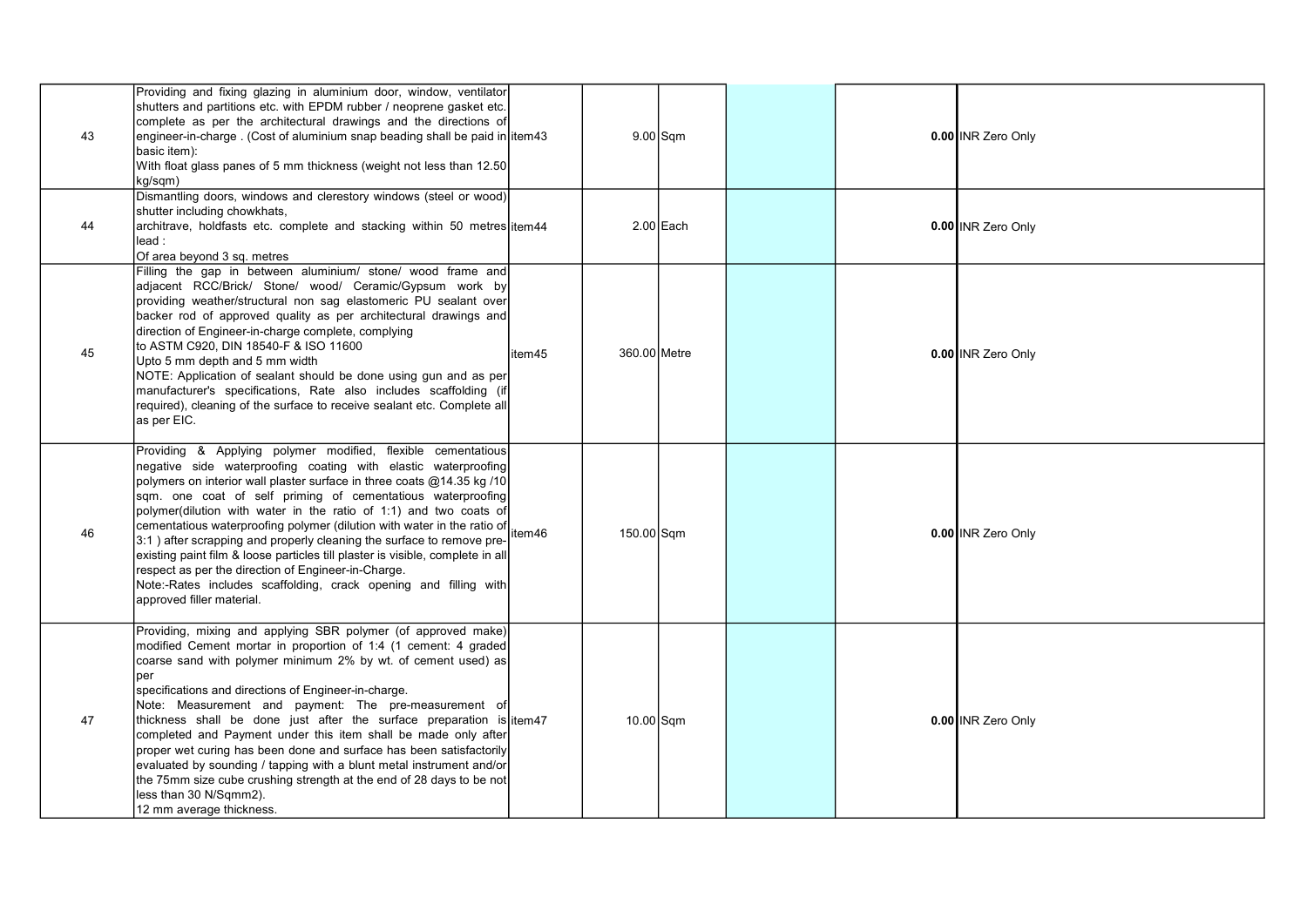| 48 | Providing, mixing and applying SBR polymer (of approved make)<br>modified Cement mortar in proportion of 1:4 (1 cement: 4 graded<br>coarse sand with polymer minimum 2% by wt. of cement used) as<br>per<br>specifications and directions of Engineer-in-charge.<br>Note: Measurement and payment: The pre-measurement of<br>thickness shall be done just after the surface preparation is litem48<br>completed and Payment under this item shall be made only after<br>proper wet curing has been done and surface has been satisfactorily<br>evaluated by sounding / tapping with a blunt metal instrument and/or<br>the 75mm size cube crushing strength at the end of 28 days to be not<br>less than 30 N/Sqmm2).<br>25 mm average thickness in 2 layers. |        | 10.00 Sqm |             |  | 0.00 INR Zero Only |
|----|---------------------------------------------------------------------------------------------------------------------------------------------------------------------------------------------------------------------------------------------------------------------------------------------------------------------------------------------------------------------------------------------------------------------------------------------------------------------------------------------------------------------------------------------------------------------------------------------------------------------------------------------------------------------------------------------------------------------------------------------------------------|--------|-----------|-------------|--|--------------------|
| 49 | Providing, mixing and applying SBR polymer (of approved make)<br>modified Cement mortar in proportion of 1:4 (1 cement: 4 graded<br>coarse sand with polymer minimum 2% by wt. of cement used) as<br>per<br>specifications and directions of Engineer-in-charge.<br>Note: Measurement and payment: The pre-measurement of<br>thickness shall be done just after the surface preparation is item49<br>completed and Payment under this item shall be made only after<br>proper wet curing has been done and surface has been satisfactorily<br>evaluated by sounding / tapping with a blunt metal instrument and/or<br>the 75mm size cube crushing strength at the end of 28 days to be not<br>less than 30 N/Sqmm2).<br>50 mm average thickness in 3 layers.  |        |           | $5.00$ Sqm  |  | 0.00 INR Zero Only |
| 50 | Providing and fixing 600x450 mm beveled edge mirror of superior<br>glass (of approved quality) complete with 6 mm thick hard board<br>ground fixed to wooden cleats with C.P. brass screws and washers<br>complete.                                                                                                                                                                                                                                                                                                                                                                                                                                                                                                                                           | item50 |           | $2.00$ Each |  | 0.00 INR Zero Only |
| 51 | Providing and fixing double action hydraulic floor spring of approved<br>brand and manufacture conforming to IS: 6315, having brand logo<br>embossed on the body / plate with double spring mechanism and<br>door weight upto 125 kg, for doors, including cost of cutting floors,<br>embedding in floors as required and making good the same matching<br>to the existing floor finishing and cover plates with brass pivot and<br>single piece M.S. sheet outer box with slide plate etc. complete as<br>per the direction of Engineer-incharge.<br>With stainless steel cover plate minimum 1.25 mm thickness                                                                                                                                              |        |           | 2.00 Each   |  | 0.00 INR Zero Only |
| 52 | Filling the gap in between aluminium frame & adjacent RCC/ Brick/<br>Stone work by providing weather silicon sealant over backer rod of<br>approved quality as per architectural drawings and direction of item52<br>Engineer-in-charge complete.<br>Upto 5mm depth and 5 mm width                                                                                                                                                                                                                                                                                                                                                                                                                                                                            |        |           | 50.00 Metre |  | 0.00 INR Zero Only |
| 53 | Providing and fixing Brass 100mm mortice latch and lock with 6<br>Providing and name brace results.<br>aluminium doors including necessary cutting and making good etc.<br>complete.                                                                                                                                                                                                                                                                                                                                                                                                                                                                                                                                                                          |        |           | $1.00$ Each |  | 0.00 INR Zero Only |